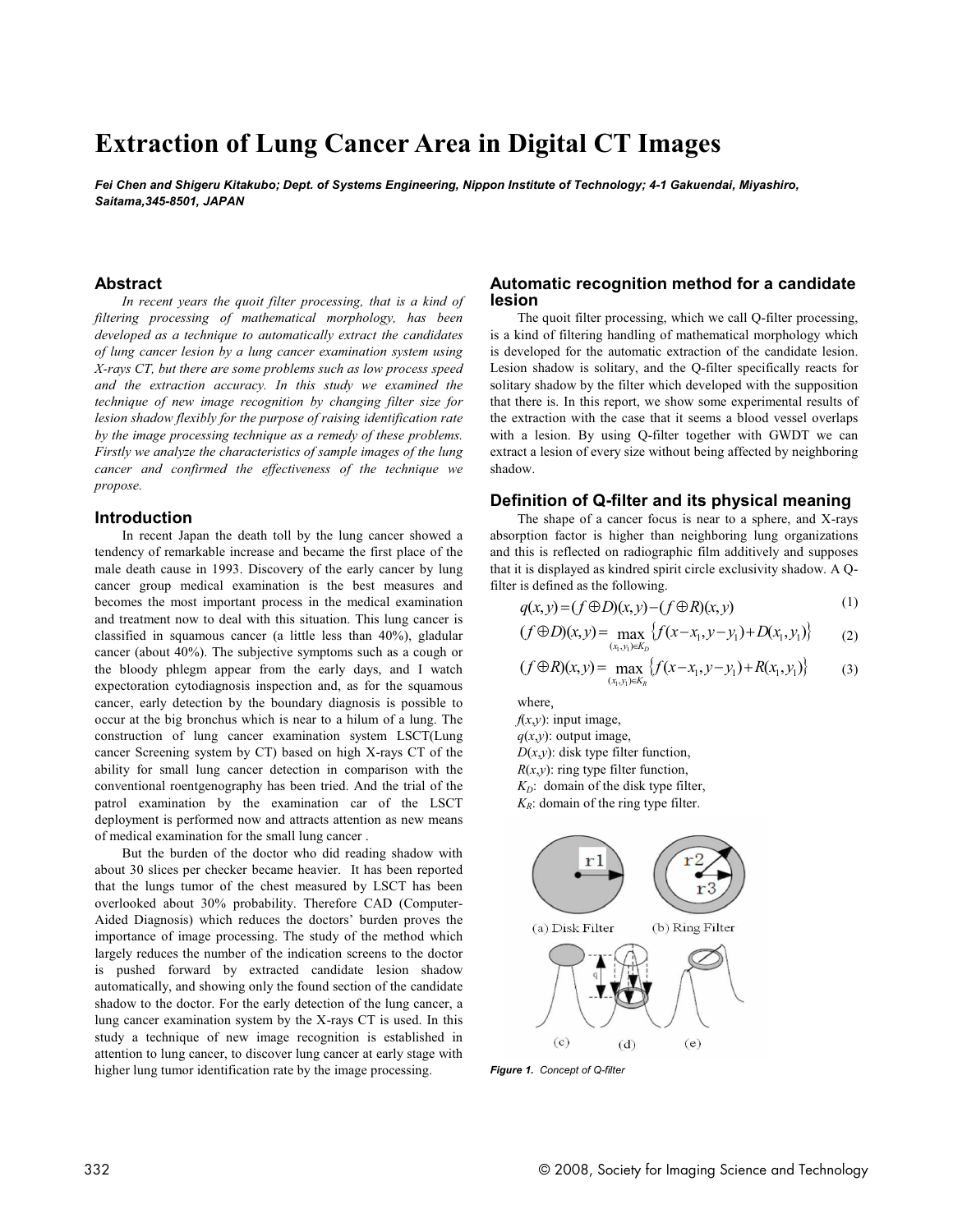Here the filter functions  $D(x,y)$  and  $R(x,y)$  are defined as the following.

$$
D(x,y) = \begin{cases} 0, & x^2 + y^2 < r_1^2 \\ -\infty, & others \end{cases}
$$
 (4)

$$
R(x, y) = \begin{cases} 0, & r_2^2 \le x^2 + y^2 \le r_3^2\\ -\infty, & \text{others} \end{cases}
$$
 (5)

The concept of Q-filter is shown in Fig.1. In addition, we shall usually put  $r1 = r3$ .

Two filters are used to cover each area conceptually from the top (Fig.1 (c) (d)). Pitch difference *q* occurs between the disk and the ring if a ring filter falls in, in the case of solitary shadow to the bottom. We extract solitary shadow selectively in this way.

## **Q-conversion and Q-inverse conversion**

The algorithm of Q-filter is shown in Fig. 4. First, according to formula  $(1)$  -  $(3)$ , D filter and R filter are applied to an input picture, and the difference of the result saved. In this process Qfilter is used once, thereby, the isolation shade takes out a sufficiently big output. However, D filter and R filter are applied once again to obtain  $q(x, y)$  output, and the difference of each result is saved. The combination of 1st and 2nd Q-filter will be called Q-inverse conversion for convenience.

## **Emphasis of the lesion shadow by GWDT**

When a blood vessel shadow overlaps with lesion shadow on a two-dimensional image, we apply the gray weighted distance transform, which we call GWDT, to emphasize the focus region beforehand as preprocessing. By this processing there rises a big difference in density value between blood vessel and the focus region, so that extraction by the Q-filter becomes more effective.

Here, as a transfer function, a gamma correction is adopted, as shown in Fig. 2, and S character curve is obtained. For example, we multiply the gamma value more than 1 by the tone value of an input dot if it is more than the mean value. The tone value of an input dot which is less than the mean value is multiplied by gamma  $< 1.$ 



*Figure 2. Gamma correction*

As shown in Fig. 2, maximum value of an input is set to max and the minimum value is set to min. The range of an effective range will be set to 0-Max (usually 255), and min-max will be elongated now by 0-Max. It asks for a transfer function as follows.

The general formula of concentration conversion:

$$
y = Max \left(\frac{x}{Max}\right)^{\gamma}
$$
 (6)

 $\gamma$ <1 when making it brighter,  $\gamma$  1 when making it darker.

## **Experiment of automatic extraction of the lung cancer region with Q-filter**

#### *Sample Images*

We use 10 sample images with 256\*256 pixels in size, 6 of which are real X-ray images of a lung with cancer lesions of more than 10 mm in diameter, and the other 4 are CG images with circles or rectangles which we call false CT images.

We show 3 real CT images in Fig.2 (a)-(c) and 3 false CT images in Fig.2 (d)-(f).

#### *Experiment*

The schematic diagram of experiment is shown in Fig.4. We show the revision values of GWDT for each image in Table1.









**(e) (f)** *Figure 3. Sample images: (a)-(c) real CT images(d)-(f) false CT images*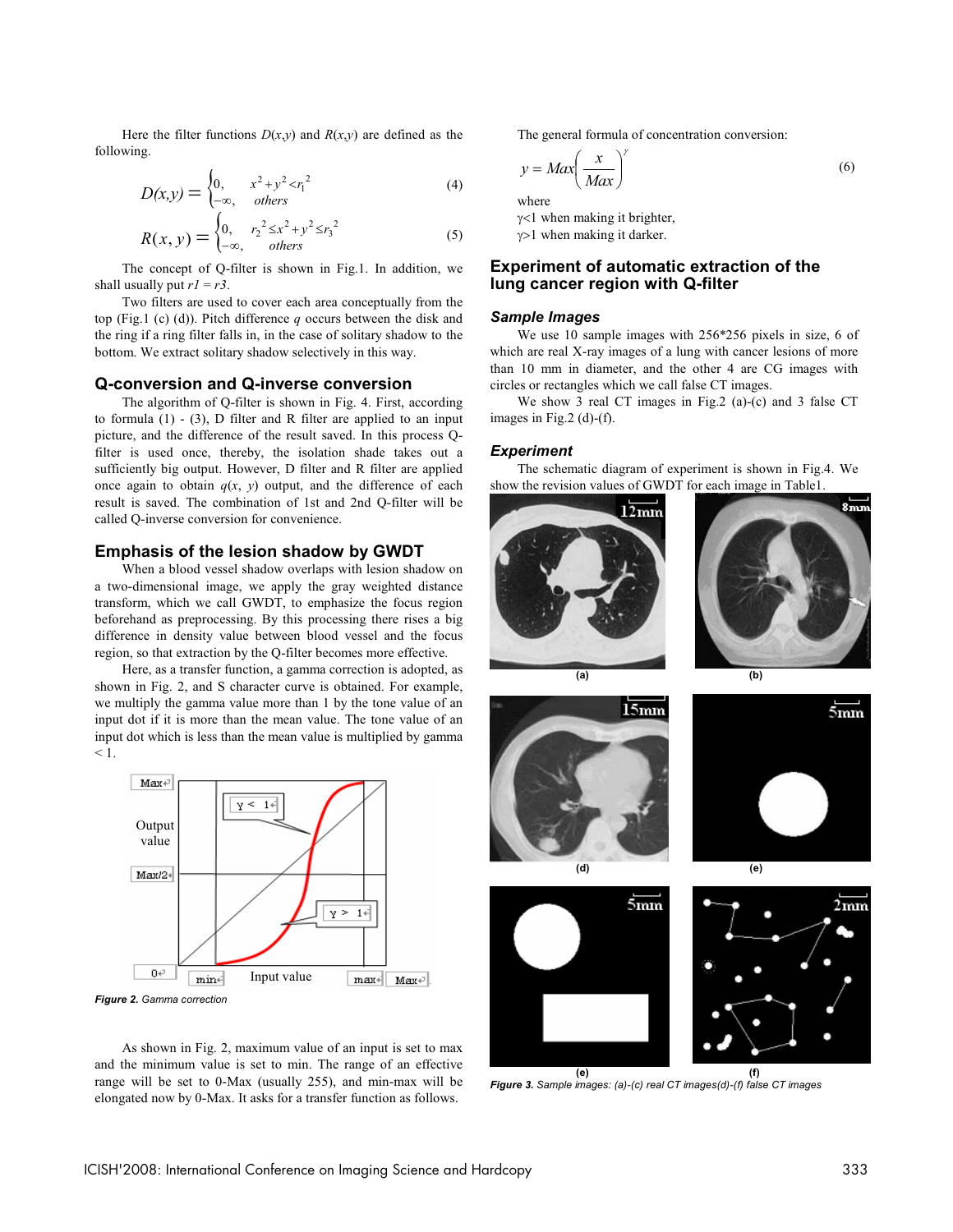#### **Table 1. Non-linear revision value**

| Image No.            |  |  | (e) |  |
|----------------------|--|--|-----|--|
| Revision Value $(y)$ |  |  |     |  |

**Table2. Radius values of the disk filter and the ring filter [mm]**

| Image No.                              | a  | b  | (C) | ď | (e) |    |
|----------------------------------------|----|----|-----|---|-----|----|
| R1; radius of a<br>disk filer          |    |    |     | 5 | 5   |    |
| R2; inside radius<br>of a ring filter  | 16 | 16 | 10  | 6 | 6   |    |
| R3; outside radius<br>of a ring filter | 17 | 17 | 11  |   |     | 12 |



*Figure 4. The algorithm of the Q-filter*

# *Result*

We show the experimental results in Table 4. In addition, we show three processed images after GWDT in Fig.5, and 6 images after Q-filter extraction in Fig.6.





**(a) (b)**



**(c)** *Figure 5. Images after the GWDT*